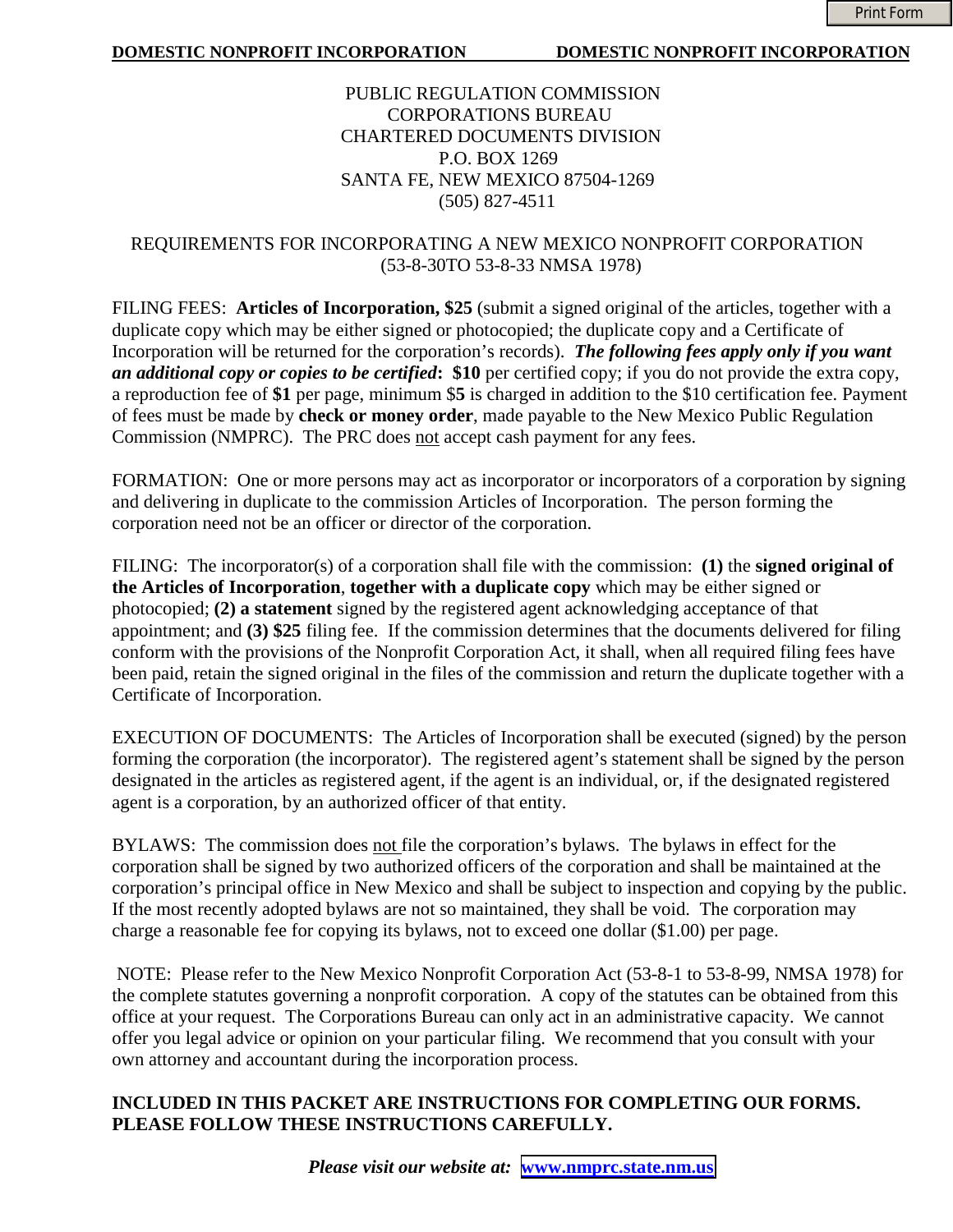#### **DOCUMENTS MUST BE TYPED OR PRINTED LEGIBLY**

#### **Instructions For Completing Form DNP (Articles of Incorporation)**

**Article One: Enter the complete corporate name. Please note that the official corporate name is determined** 

**from Article One, exactly as set forth including punctuation.. A "dba" name or "aka" name cannot be included as part of the corporate name in Article One.** 

**Article Two: Enter the desired period of existence of the corporation. This may be stated as "perpetual", meaning the corporation will exist until the corporation chooses to dissolve, or as a specific period of time or date upon which the existence of the corporation would automatically expire.** 

**Article Three: Enter a specific purpose for which the corporation is organized (i.e., the type of activities to be conducted or services to be performed).** 

**Article Four: A New Mexico corporation must continually maintain a registered agent and registered office address. The duty of the registered agent is to forward to the corporation any notice, process or demand that is served on the corporation. A registered agent must be either an individual resident of New Mexico, or a domestic corporation having a place of business in New Mexico, or a foreign corporation authorized to transact business in New Mexico and having a place of business in New Mexico. Filing corporation cannot be its own registered agent.** (1) **Enter the complete street address of the registered office located in New Mexico. If the registered office is outside a municipality where a street address does not exist, provide a description of the geographical location.** (2) **Enter the name of the registered agent, who must be located at the registered office address.** 

**Article Five: A New Mexico nonprofit corporation is required to have no less than three directors. Enter the name and address of each director.** 

**Article Six: Enter the name and address of each incorporator (the person or persons forming the corporation).** 

**Date and Execution: Enter the date the document was executed (signed). Each person named as incorporator in Article Six must sign the Articles of Incorporation.** 

#### Instructions For Completing Form D-STMNT (Statement for Registered Agent)

**On line one, enter the printed name of the individual designated as registered agent, or, if a corporation is the registered agent, the name of the authorized officer who is signing for that corporation. Filing corporation cannot be its own registered agent.** 

**On line two, enter the complete name of the corporation, exactly as it is stated in article one of the Articles of Incorporation.** 

**If the registered agent named in the articles is an individual, that individual must sign the statement on the first signature line only. If the registered agent named in the articles is a corporation, only the next signature block must be used. The name of the corporation being appointed as registered agent must be entered, and an authorized officer of that corporation must sign on the "By\_\_\_\_" line.** *Use only the signature lines that apply. If the individual signature line is used, the other signature block must be left blank, and vice versa.*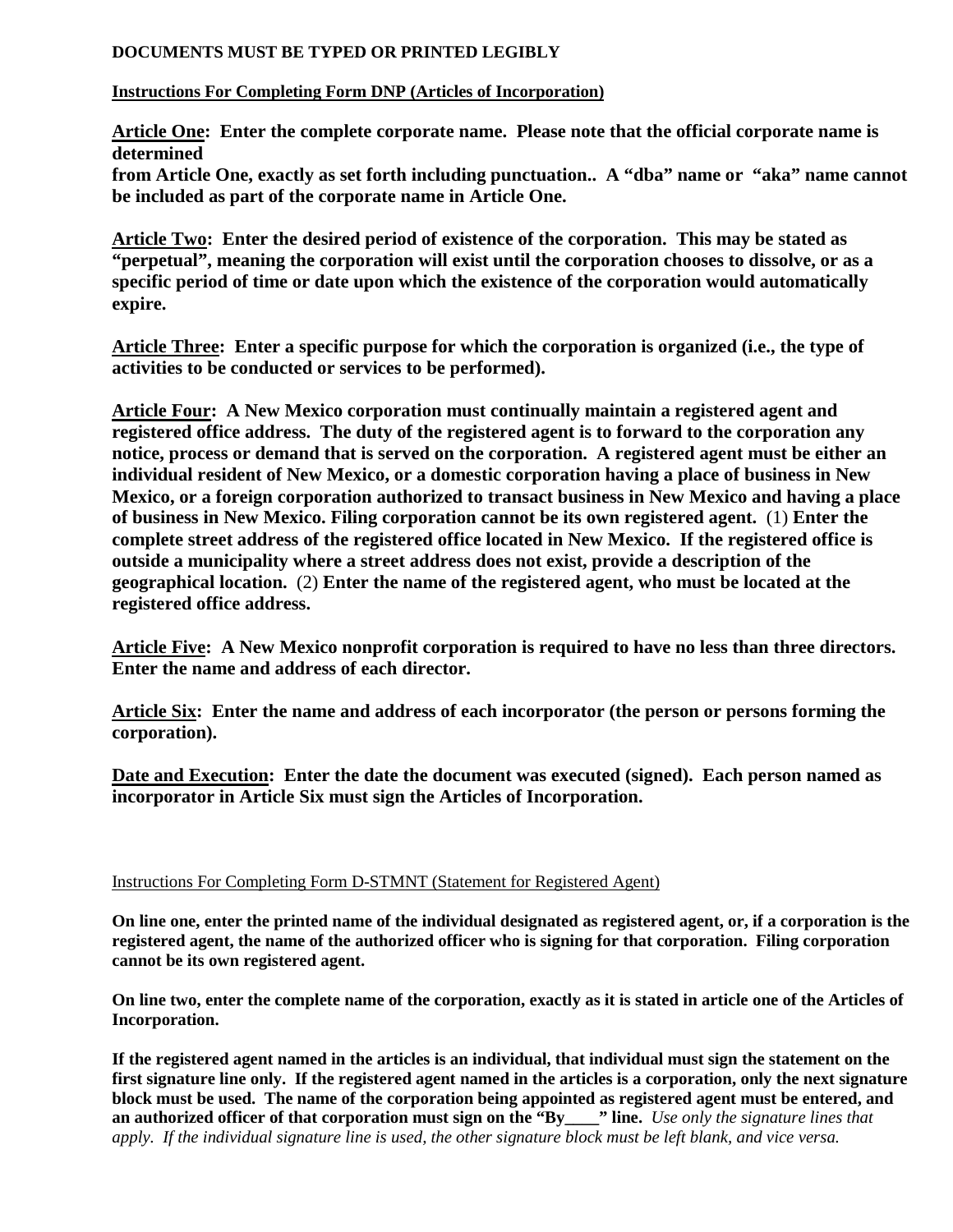#### **SUBMIT ORIGINAL AND A COPY TYPE OR PRINT LEGIBLY**

#### **Nonprofit Corporation ARTICLES OF INCORPORATION**

**The undersigned, acting as incorporator(s) to form a corporation under the New Mexico Nonprofit Corporation Act, adopt the following Articles of Incorporation:** 

\_\_\_\_\_\_\_\_\_\_\_\_\_\_\_\_\_\_\_\_\_\_\_\_\_\_\_\_\_\_\_\_\_\_\_\_\_\_\_\_\_\_\_\_\_\_\_\_\_\_\_\_\_\_\_\_\_\_\_\_\_\_\_\_\_\_\_\_\_\_\_\_\_\_\_\_\_\_\_\_\_

\_\_\_\_\_\_\_\_\_\_\_\_\_\_\_\_\_\_\_\_\_\_\_\_\_\_\_\_\_\_\_\_\_\_\_\_\_\_\_\_\_\_\_\_\_\_\_\_\_\_\_\_\_\_\_\_\_\_\_\_\_\_\_\_\_\_\_\_\_\_\_\_\_\_\_\_\_\_\_\_\_

\_\_\_\_\_\_\_\_\_\_\_\_\_\_\_\_\_\_\_\_\_\_\_\_\_\_\_\_\_\_\_\_\_\_\_\_\_\_\_\_\_\_\_\_\_\_\_\_\_\_\_\_\_\_\_\_\_\_\_\_\_\_\_\_\_\_\_\_\_\_\_\_\_\_\_\_\_\_\_\_\_

**ARTICLE ONE:** The name of the Corporation is:

**ARTICLE TWO**: The period of duration is: \_\_\_\_\_\_\_\_\_\_\_\_\_\_\_\_\_\_\_\_\_\_\_\_\_\_\_\_\_\_\_\_\_\_\_\_\_\_\_\_\_\_\_\_

**ARTICLE THREE**: The purpose for which the corporation is organized is: \_\_\_\_\_\_\_\_\_\_\_\_\_\_\_\_\_\_\_

#### **ARTICLE FOUR**:

**(1)** The New Mexico street address of the corporation's initial registered office is:

 $\mathcal{L}_\text{max}$  and  $\mathcal{L}_\text{max}$  and  $\mathcal{L}_\text{max}$  and  $\mathcal{L}_\text{max}$  and  $\mathcal{L}_\text{max}$  and  $\mathcal{L}_\text{max}$  and  $\mathcal{L}_\text{max}$ **(P.O. Box is not acceptable. Provide a description of the geographical location if a street address does not exist)** 

**(2)** The name of the initial registered agent at the address of the initial registered office is:

**ARTICLE FIVE**: The names and addresses of the initial board of directors are: **(***minimum number of directors required is three ) (attach schedule if needed)* 

 $\mathcal{L}_\text{max} = \mathcal{L}_\text{max} = \mathcal{L}_\text{max} = \mathcal{L}_\text{max} = \mathcal{L}_\text{max} = \mathcal{L}_\text{max} = \mathcal{L}_\text{max} = \mathcal{L}_\text{max} = \mathcal{L}_\text{max} = \mathcal{L}_\text{max} = \mathcal{L}_\text{max} = \mathcal{L}_\text{max} = \mathcal{L}_\text{max} = \mathcal{L}_\text{max} = \mathcal{L}_\text{max} = \mathcal{L}_\text{max} = \mathcal{L}_\text{max} = \mathcal{L}_\text{max} = \mathcal{$ 

#### **NAME ADDRESS**

**ARTICLE SIX**: The name and address of each incorporator is: *(attach schedule if needed)*

 $\overline{\phantom{a}}$  , and the contract of the contract of the contract of the contract of the contract of the contract of the contract of the contract of the contract of the contract of the contract of the contract of the contrac

 $\overline{\phantom{a}}$  , and the contract of the contract of the contract of the contract of the contract of the contract of the contract of the contract of the contract of the contract of the contract of the contract of the contrac

#### **NAME ADDRESS**

Dated: \_\_\_\_\_\_\_\_\_\_\_\_\_\_\_\_\_\_\_\_\_ \_\_\_\_\_\_\_\_\_\_\_\_\_\_\_\_\_\_\_\_\_\_\_\_\_\_\_\_\_\_\_\_\_\_\_\_\_\_\_\_\_\_\_\_

 **Signature of Incorporator(s)** *(each person named in Article Six must sign)*